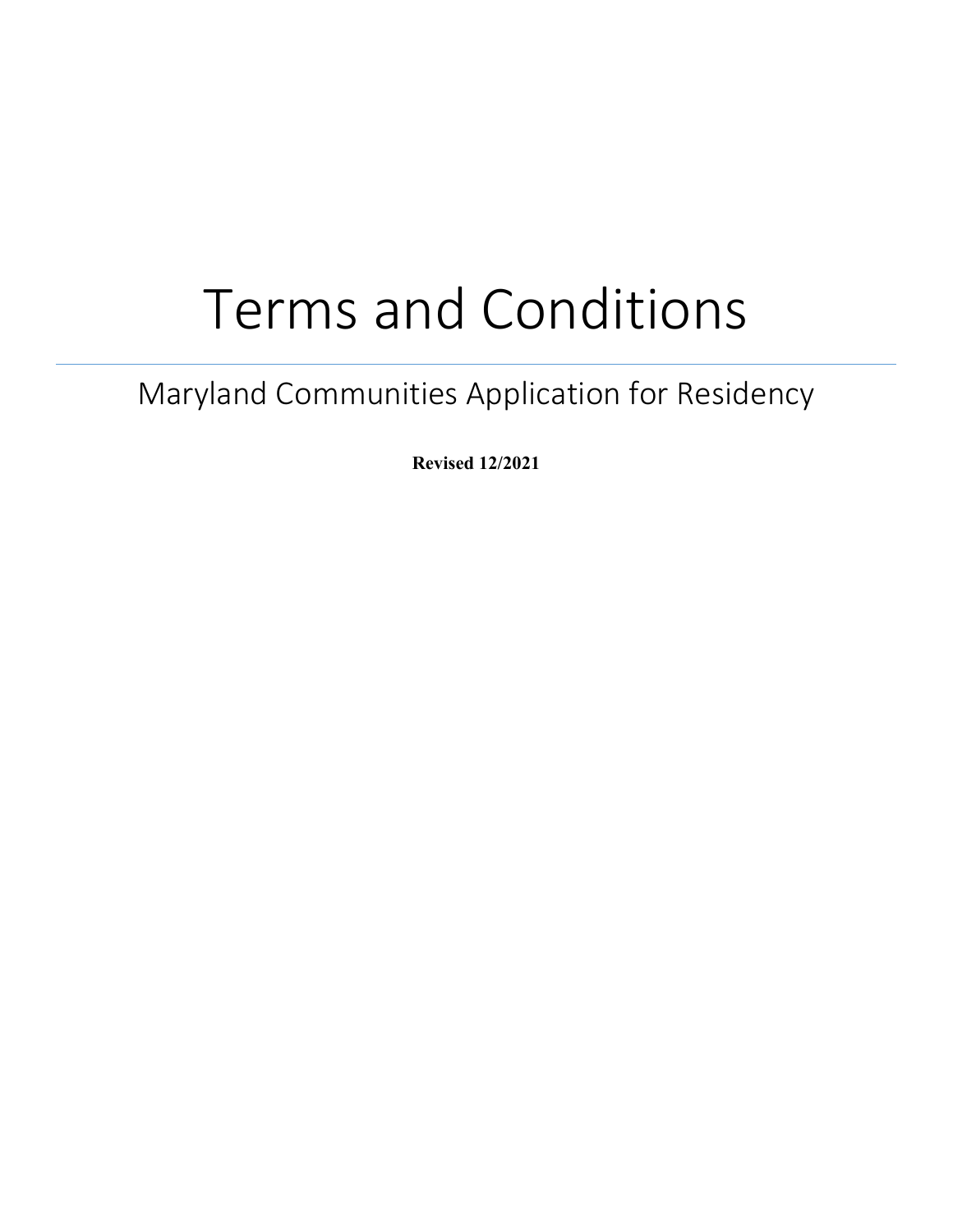|  | Contents |
|--|----------|
|  |          |

|--|